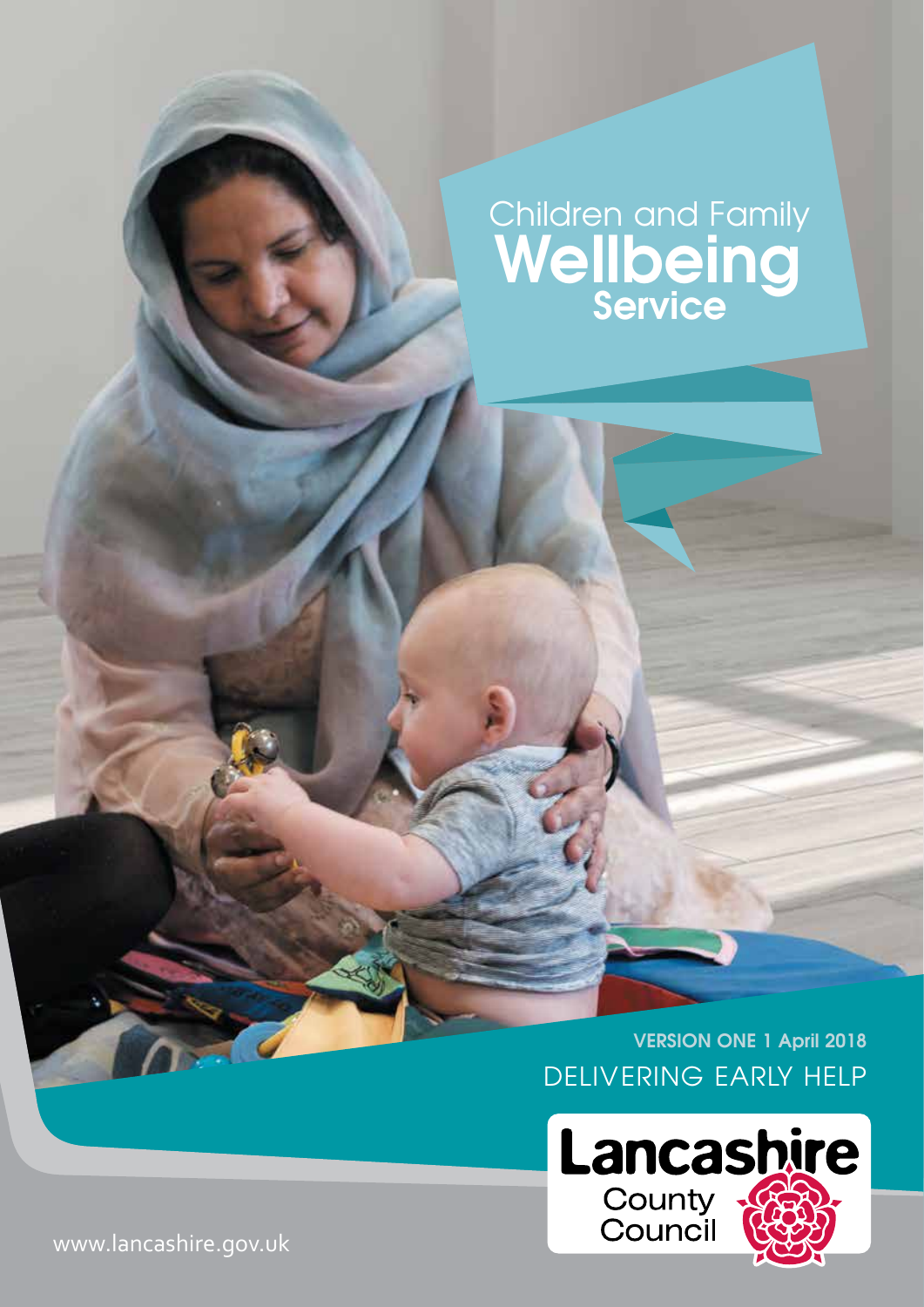National Context 4

Corporate and Strategic Context Why do we need an Early Help C Children and Family Wellbeing, Service 8 Statutory Remit of the Children and Family Remit of the Children Integrated Working Principles Lancashire's Continuum of Need Guidance

Common Assessment Framework

Outcomes Framework

Performance Framework

#### DELIVERING EARLY HELP

| <b>Vellbeing Service</b>    | $\overline{2}$ |
|-----------------------------|----------------|
|                             | $\overline{2}$ |
|                             | $\overline{A}$ |
|                             | 6              |
| <b>Offer?</b>               | 6              |
| ervice Vision and Purpose   | 8              |
| nd Family Wellbeing Service | 9              |
|                             | 13             |
| (CON) and Thresholds        | 14             |
| (CAF)                       | 16             |
|                             | 19             |
|                             | 21             |

# **Lancashire Children and Family Wellbeing Service**

## **Preface**

I am delighted to introduce this Service Plan because of the important difference Early Help can make to the lives and outcomes of children, young people and families.

The Plan sets out Lancashire's continued commitment to work together, to make the best use of the total available resources in the best interests of children, young people and their families.

In my role I am in the privileged position of going out and seeing numerous excellent examples of colleagues working with families to overcome difficulties and improve their life chances, and the positive impact this work has on their lives. When families need support this is delivered by an amazing variety of voluntary and community sector organisations as well as by public sector agencies.

We have a moral purpose in the way in which we work with children and families, focusing on early help to stop problems developing to the point of concern or crisis.

My vision is to develop Lancashire into a safer, fairer and healthier place for our residents. I look forward to working with agencies across the county to shape this further and make the vision into a reality for the current and future generations. Together, let us make Lancashire the birth-place for a wellbeing revolution in the 21st Century.

Lancashire is committed to ensuring services are offered as early as possible and are coordinated, integrated, accessible and personalised to the needs and strengths of individual children, young people and families.

Yours sincerely,

Dr. Sakthi Karunanithi MBBS MD MPH FFPH

Director of Public Health and Wellbeing

Lancashire Children and Family V Preface 2





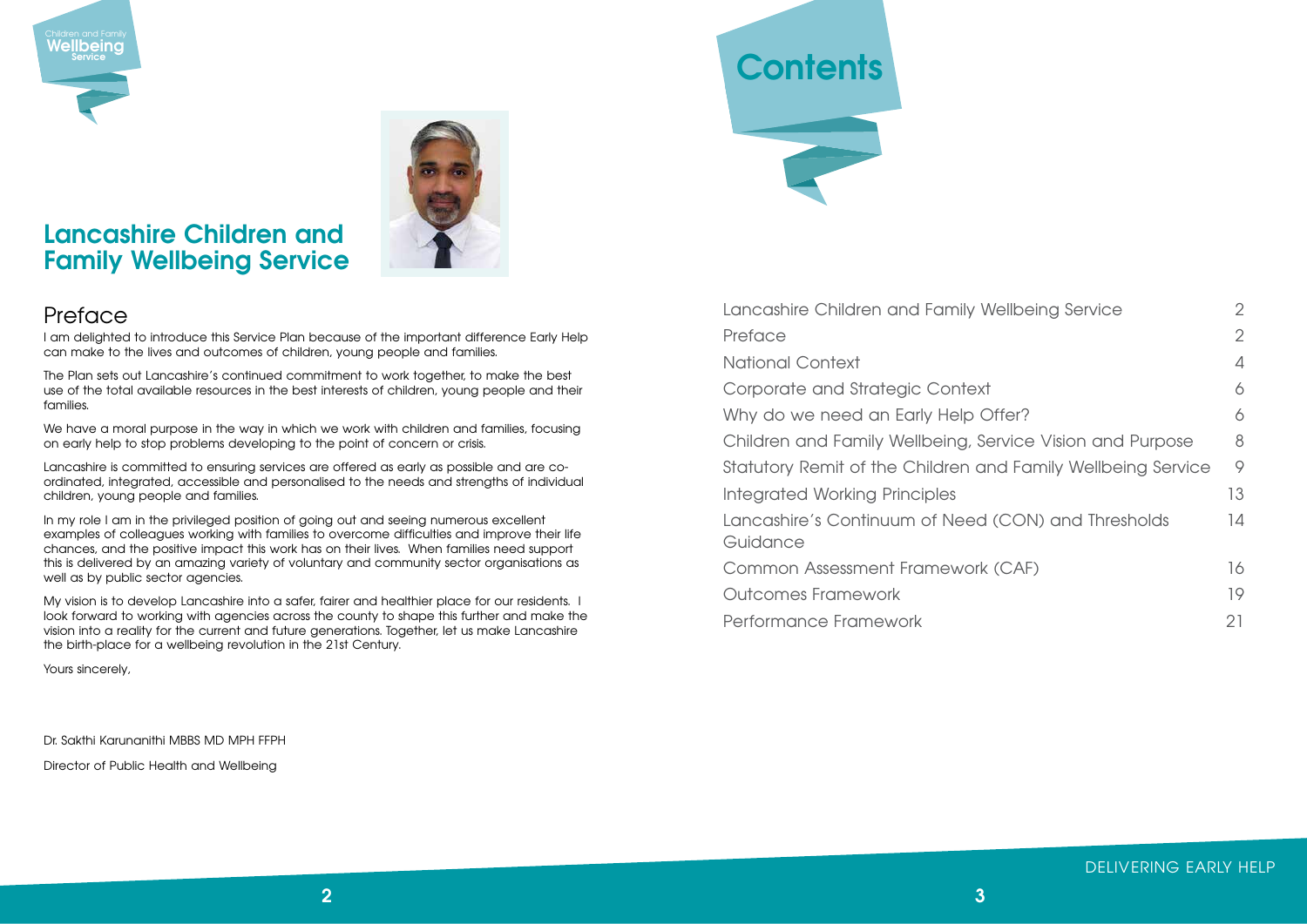### **National Context**

The case for effective services delivering Prevention and Early Help is well documented. The importance of Early Help in enabling children and families to reach their full potential has been set out in a number of Government reports published nationally to improve our understanding and inform service developments when working with children and their families.

- Fair Society, Healthy Lives *(The Marmot Review, 2010)*
- The Foundation Years: Preventing poor children becoming poor adults *(Frank Fields, 2010)*
- Early Intervention: The Next Steps *(Graham Allen MP, 2011)*
- The Munro Review of Child Protection: A Child Centred System *(Professor Eileen Munro, May 2011)*
- The Early Years: Foundations for life, health and learning *(Tickell Review, 2011)*



There is also a strong economic imperative for prevention and early help. Social problems and intergenerational disadvantage place a significant financial burden on society. Youth unemployment alone is estimated to cost the economy in excess of £10 million a day. Tackling the underlying causes of social problems, through prevention and early help, could realise significant savings for the public purse. Studies have shown that every £1 spent on prevention and early help can realise savinas of up to £10+.

These published reports promote Early Help as a way of working with children, young people and families, offering them support at the earliest opportunity to build their resilience and increase their ability to manage challenging circumstances before they become a problem which requires more intensive specialist support. This approach offers children, young people and families more than just a solution to a specific problem; it offers them help to develop the skills needed to deal with a similar problem if it arises in future.

> A clear message emerges from the national drivers: **early help and support is fundamental to delivering improved outcomes for children, young people and their families.**

Investing resources in this approach has the potential to combine improved outcomes with greater efficiency.

A collaborative approach is essential for delivering services focused on prevention and early help. Not just because integrated services are better able to change lives and realise greater efficiencies, but because the benefits may not necessarily accrue to organisations who operate in isolation.

A shared strategic approach will ensure partners remain focused on the potential for prevention and early help to improve outcomes for all parties in the long term.

#### DELIVERING EARLY HELP



Early Help for children, young people and their families does more to reduce the prevalence of abuse and neglect than reactive (costly) specialist statutory services. It focuses on addressing the wider determinants for health, including economic, social and environmental improvement in both local and national contexts. *(The Marmot Review, 2010)*

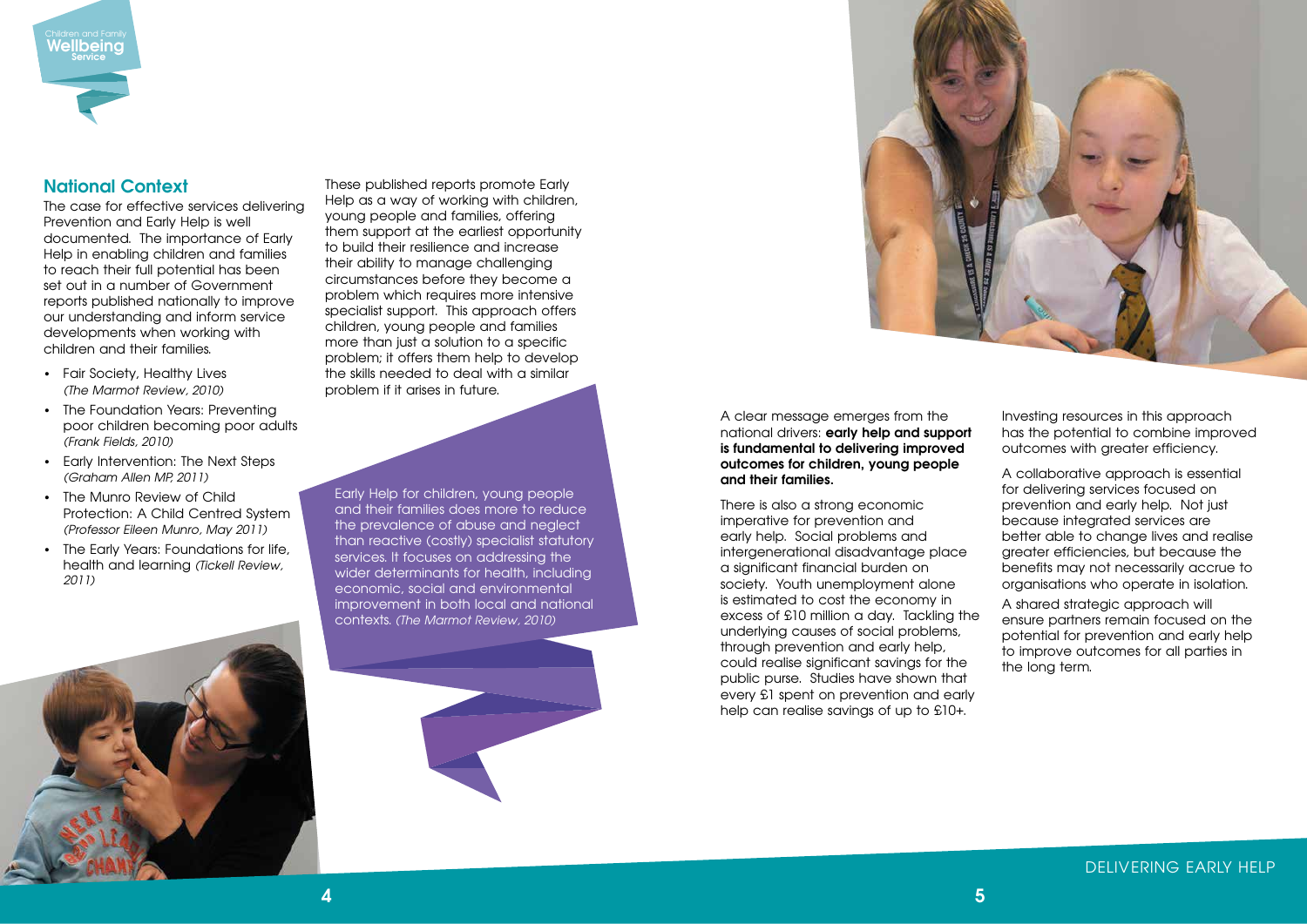#### **Corporate and Strategic Context**

Lancashire, like many local authorities, is operating within a climate of unprecedented challenge for both the public and voluntary sectors as demand for services increases against a backdrop of reducing resources. Despite this there are many positive developments happening across Lancashire to address these challenges.

### **Why do we need an Early Help Offer?**

The majority of children and young people in Lancashire achieve good outcomes - enjoying good health, feeling safe, achieving well at school, engaging in purposeful and positive activities and having good prospects for future education and employment. However, there is a significant minority of children and young people for whom the predicted outcomes remain poor:

- 18% of children living in deprived households
- 39 wards in top 10% most deprived nationally – affecting 10 out of 12 Lancashire districts (except for Fylde and Ribble Valley) (DCLG, 2015)
- 47,155 children in families in receipt of Child Tax Credits (<60% median income) or IS/JSA (HM Revenue and Customs, 2014)
- 1 in 7 pregnant mothers smoke during pregnancy – it is just over 1 in 10 nationally. (HSCIC, 2016)
- Just under 70% of mothers initiate breastfeeding after birth (NHS England, 2014/15)
- During 2015/16, there were 2,179 MARAC (Multi-Agency Risk Assessment Conference) cases; this was an increase of 4.8% on the previous year (or 2,079 cases during 2014/15). Children are exposed to abuse in the home and there were 2,519 children and young people included in these MARAC cases. More recent data suggests in the first three quarters of 2016/17 there have been 1,563 reported MARAC cases *(Lancashire County Council, 2017)*
- There were 1,864 looked after children in Lancashire in March 2017. 63% of these children were looked after as a result of abuse or neglect and 23% were as a result of family stress or dysfunction *(Lancashire County Council, 2017)*
- Infant mortality is still higher than the national average with rates in Pendle, Chorley and Burnley amongst the highest in the country *(PHE, 2013- 2015)*
- The oral health of children and young people between the ages of 5 and 12 are poor in many areas of Lancashire.



The NHS Five Year Forward View and the Sustainability and Transformation planning guidance has put prevention, a placebased approach, and integration of health and social care at the centre. This is already emerging in the two Vanguard programmes (Lancashire North and Fylde and Wyre CCG areas) and similar programmes in other local health care economies.

Local authorities and the wider public sector agencies are working more closely together to enhance the momentum in improving transport, housing and economic regeneration opportunities. This is a significant development towards reducing health inequalities. Lancashire Constabulary, the Office of the Police and Crime Commissioner, Lancashire Fire and Rescue Service and the Lancashire Schools Forum have prioritised Prevention and Early Intervention.

There is an enthusiastic VCFS sector in the county and various new business models to mobilise individuals and communities for collective action on health and wellbeing are already emerging, such as the Lancashire time credits programme.

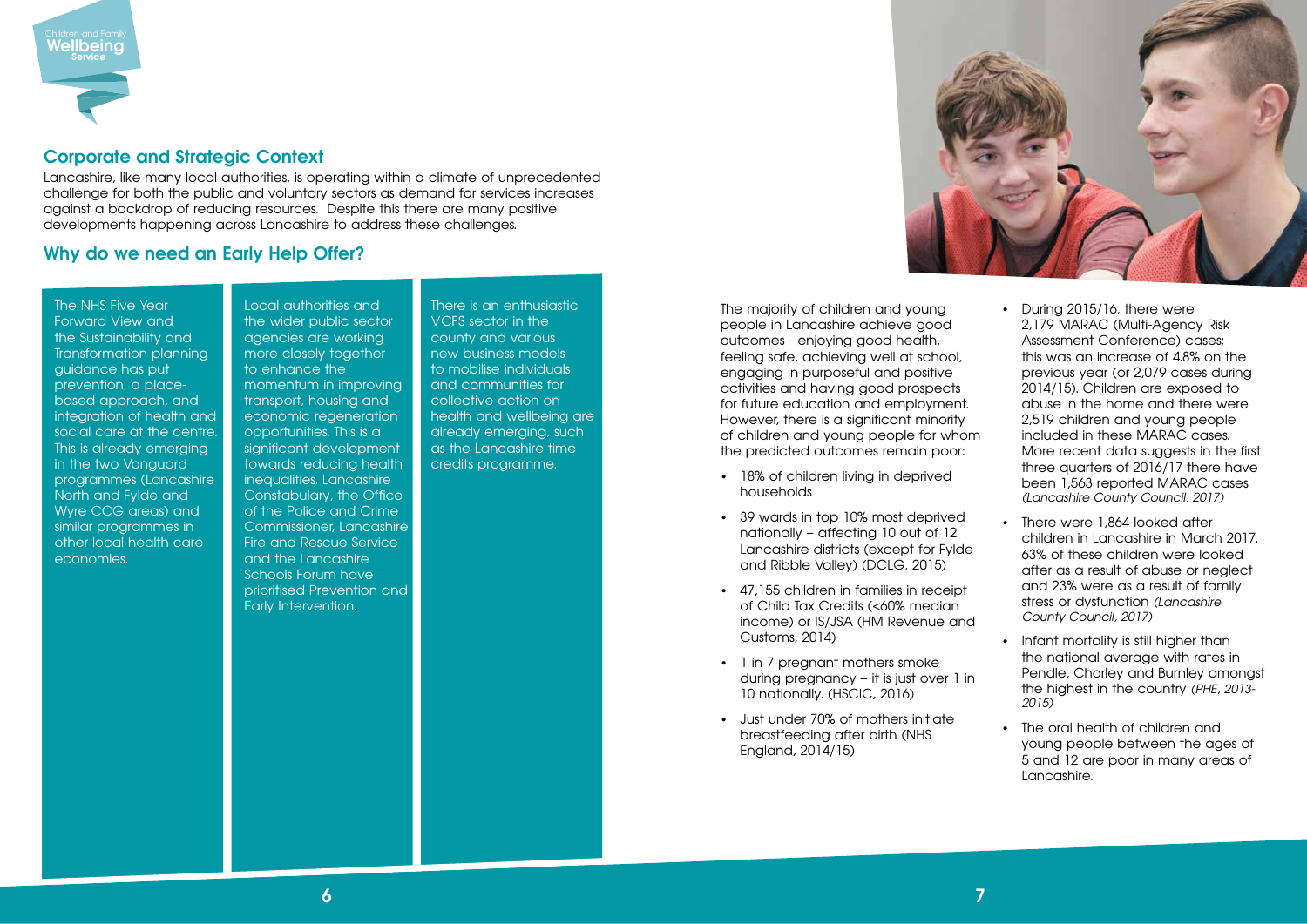#### **Children and Family Wellbeing Service Vision and Purpose**

The Children and Family Wellbeing Service (CFW) brings together a range of former services that work with children, young people and families, including children's centres, the Young People's Service, Prevention and Early Help and Lancashire's response to the national Troubled Families Unit programme. By doing this, the service is able to offer a wide range of support across the 0 - 19yrs+ age range (25 years for SEND) with a 'whole family' approach. This ensures that the needs of children, young people and families who are vulnerable to poor outcomes are identified early and that those needs are met by agencies working together effectively and in ways that are shaped by the views and experiences of the children, young people and families themselves.



Strong universal services help our children, young people and families to help themselves to find solutions to problems or prevent problems developing, through building resilience. Universal services are those that are routinely available to all children, young people and families, which can provide support and are often the places where emerging issues/difficulties are first identified, or where families may first ask for help. We will continue to work in partnership with providers delivering universal services, such as midwives, health visitors, school nurses, schools, Early Years settings, police, Lancashire Fire and Rescue Service and the voluntary community and faith sector.

The vision for Lancashire's Early Help offer is therefore to secure a countywide approach within which all partners who contribute to delivering early help can coordinate, prioritise and maximise their collective efforts to enable children, young people and families to achieve success, resist stress, manage change and uncertainty, and make safe decisions about their future. Given the multi-agency context and our work in partnership we hold a strong ability to influence positive outcomes for service users throughout their lives and our Early Help offer provides a framework to support partners in re-shaping existing services, to work together more effectively, utilising existing resources in a more integrated way in order to secure better outcomes for families.

Children and Family<br>**Wellbeing Service**

> At the heart of this approach is a commitment to actively involve children, young people and families in the assessment of their needs and in the joint development of their action plans to meet those needs.

Effective Early Help can only be achieved if we work together to ensure services are co-ordinated, integrated, accessible and personalised to the needs and strengths of individual children, young people and their families. This involves changing the way we deliver services by working in an integrated way, breaking down professional barriers that may get in the way of delivering the best possible services and by adopting a 'familycentred' approach to all that we do.

### **Statutory Remit of the Children and Family Wellbeing Service**

The County Council's statutory duties relevant to this service include:

• Delivering a 'sufficient' children's centre offer to meet local need so far as this is reasonably practicable (Childcare Act 2006). This is based on population and defined reach areas, with a consideration to retain universal services, whilst concentrating and targeting those children and families who are the most disadvantaged.

- Securing young people's access to 'sufficient' educational and recreational leisure time activities and facilities for the improvement of young people's wellbeing through the delivery of a 'Youth Offer' (Section 507b of the Education and Inspection Act 2006). This includes the duty on the local authority to consult young people about positive activities and other decisions affecting their lives and to publicise information on what positive activities are available in the county/local areas.
- Making support available to young people below the age of 19 and relevant young adults (i.e. those aged 20 and over but under 25 with learning difficulties) that will encourage, enable or assist them to participate in education and training (Section 68 of the Education and Skills Act 2008) and ensure that they promote the effective participation in education or training of young person's 16-17yrs and make arrangements to establish (so far as it is possible to do so) the identities of those young people who are failing to fulfil the duty to participate in education or training – thereby reducing the numbers of NEET young people (Raising the Participation Age).

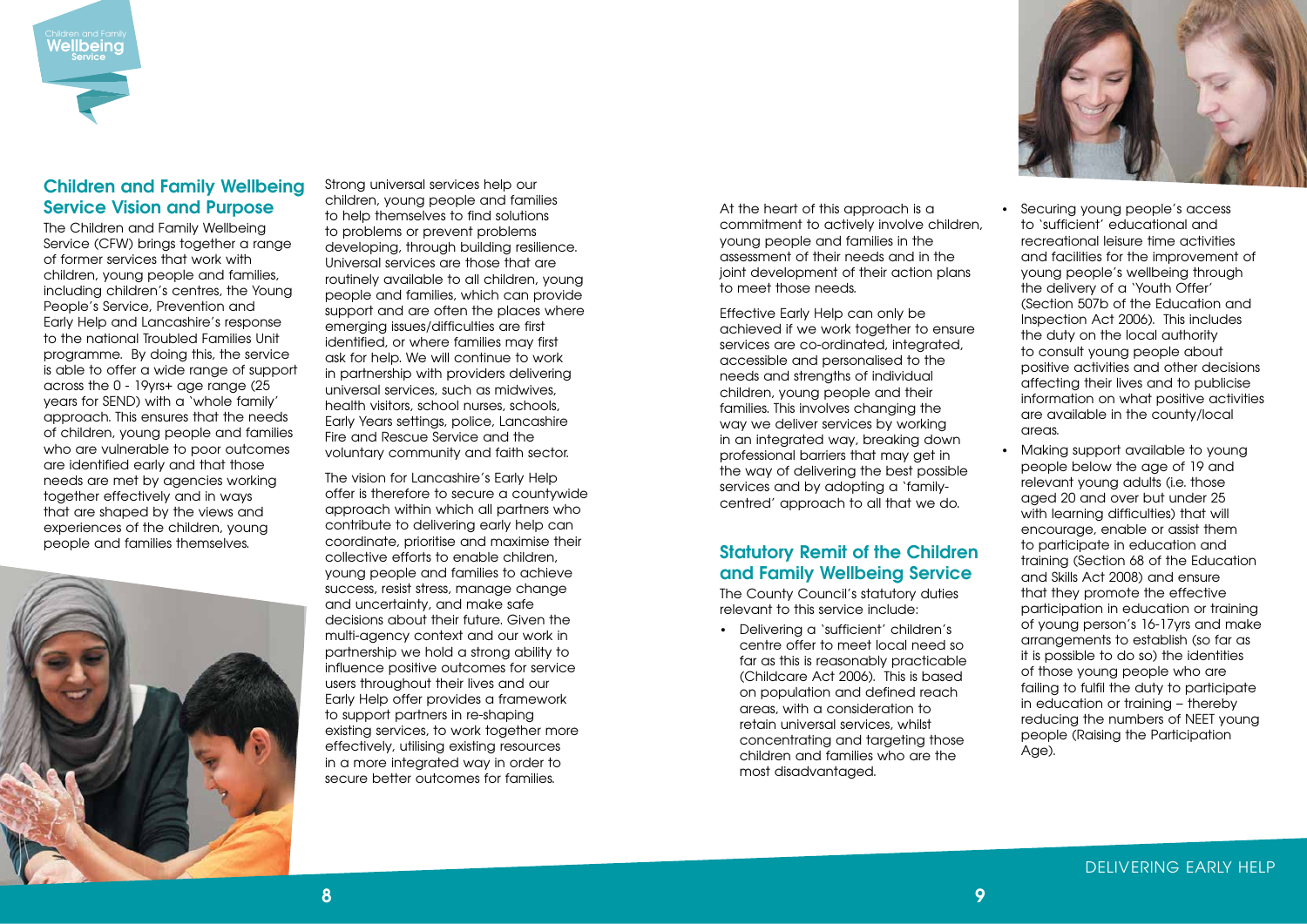

Children and Family Wellbeing service workers are flexible, approachable, responsive and professional individuals with a 'can do' attitude.

#### **Culture**

Workers are strong on collaboration and demonstrate professional leadership by holding a lead professional role and working as part of a team around the family.

Workers take responsibility for their own and their team's performance by meeting a range of defined targets and key performance indicators.

#### **Workforce**

Retain a confident and competent workforce able to build relationships and work in partnership with service users.

Ensure that staff are skilled in using Lancashire's continuum of need and agreed thresholds to identify unmet needs.

Staff use a range of tools and methodologies which are evidence-based and are effective in focusing on action planning and delivering outcomes around significant and sustained change for children, young people and families.

#### **Delivery Processes**

Embed the common assessment framework in our practice and facilitate key partners' use of the same.

We will deliver this in partnership through understanding the lived experience of the child or young person by:

> Adopt a risk-sensible approach which maximises our focus on reducing the future potential for harm by responding to the impact of adult behaviours on the welfare of children and young people.

Respond proactively to shared needs by delivering creative and innovative group-based programmes on a range of issues.

**Our Mission** is to identify as early as possible when vulnerable children, young people or families would benefit from targeted support, long before issues become a problem, working with them to ensure that support offered is:

**… Place to Live**

**Lancashire to be a … Safer Healthier Fairer**

- Right for them
- Offered in the right place
- Delivered at the right time

#### **Service User Experience**

- 
- **Our Aim** is to demonstrate that our interventions have a positive impact on improving outcomes for children,

Ensure services are accessible by delivering through local neighbourhood-based centres and using outreach to go to where service users are, particularly where they are vulnerable or isolated.

Offer services which are available at times that meet the needs of service users including evenings and weekends.

> Deliver one-to-one support to families, group sessions and outreach support in local community settings.

Value the voice and influence of service users by seeking their contribution in shaping our service offer and involving them in opportunities to be part of service governance (advisory boards/youth councils).

**Our vision** is that 'Children. Young people and Families in need of help are safe, healthy and supported to achieve'.

- Delivering the right service at the right time by the right people through effective wellbeing and preventative strategies.
- Purposeful and effective social work and care intervention, engaging children, young people and families by building on their strengths.
- Focussing on permanence by delivering lasting and sustainable outcomes for children, young people and their families.

young people and families.

**Delivering an early help offer and action plans for children, young KEY OBJECTIVES people and their families in Lancashire** 

#### **Strategy**

Deliver services that are whole-family focused, ensuring that children and young people remain the primary focus of the service's offer.

Promote equality and diversity and ensure services are targeted to those most in need or vulnerable.

Ensure quality and continuous improvement by regular audit/ assurance against agreed standards/expectations.

### **Leadership**

Ensure that strong service management and governance delivers accountable services by measuring and reporting on our performance and using our knowledge and intelligence to refocus services on identified needs and gaps.

Recognise the valuable role of other key services delivering early help and ensure that we take every opportunity to work in partnership and add value to our joint offer for Lancashire's children, young people and families.

#### DELIVERING EARLY HELP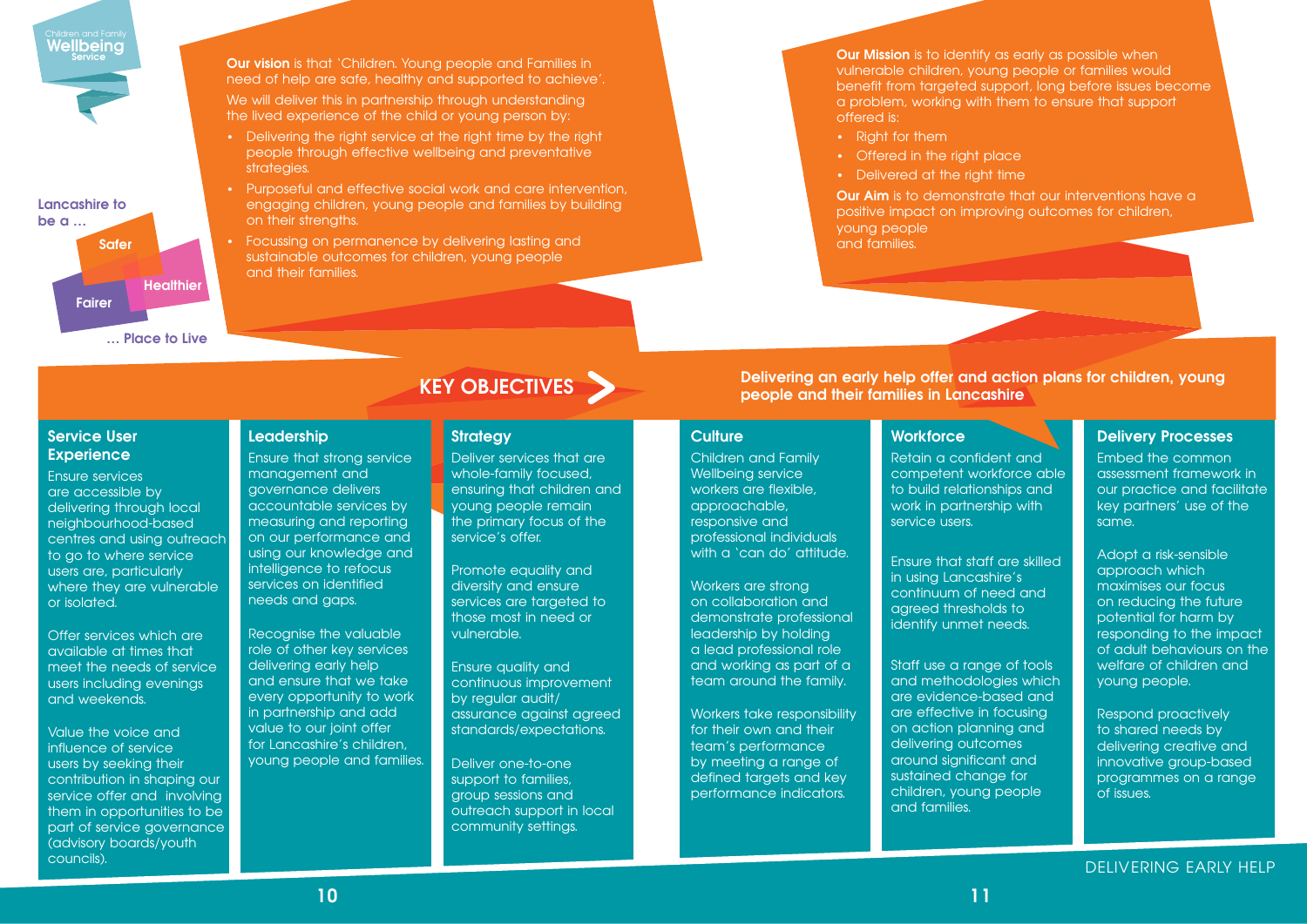- With Special Educational Needs and/or disabilities or with behavioural difficulties
- Experiencing neglect
- Workless or at risk of financial exclusion
- With a range of health problems
- Affected by domestic abuse
- Affected by emotional and mental health issues
- Young parents/new parents
- Parents who are unlikely to take advantage of universal early childhood services
- Young carers
- Homeless
- Asylum seekers and refugees
- At risk of and/or having experienced child sexual exploitation
- Who are Transient, including asylum seekers, economic migrants and Traveller communities
- Involved in crime or anti-social behaviour
- Not attending school regularly and at risk of exclusion
- Engaging in/affected by risk-taking behaviours
- With protected characteristics as defined by the Equality Act 2010

We will ensure that we have a workforce that sincerely values the strengths of the family, and that is committed to working 'with' the family to increase their capacity to manage challenging circumstances by providing them with the 'tools' they need if similar circumstances arise again in the future.

### **Integrated Working Principles**

This approach relies upon a highlyskilled workforce that is equipped with knowledge and behaviours to:

- Identify the 'early signs' of a range of factors that affect a family's wellbeing e.g. neglect, emotional health problems, domestic abuse, under-achievement, vulnerability, risk-taking, etc.
- Record their assessments in a clear and timely manner, collaborating with all other relevant agencies
- Analyse collated information and ensure appropriate support/ interventions are undertaken together with the family
- Have a common language, so that we also have a common understanding of the needs of the familyand we can work more efficiently and effectively
- Work with the family's interests at the heart of what we do
- Play our full part and where agreed 'hold the baton' as the Lead Professional for the family to build resilience until we can safely 'step down'

We will support staff to enable this way of working, offering opportunities to strengthen their level of skills, knowledge and behaviours and their ability to work in an integrated way.

Programmes of development to facilitate this new way of working have already been identified. Examples include but are not restricted to:

- 'Risk Sensible' training
- Common Assessment Framework  $(CAF)$
- Effective Assessment and Recording
- Child and Adolescent Development
- Safeguarding
- **Effective Supervision**
- **Better Parenting**
- Attachment and Bonding



#### DELIVERING EARLY HELP



**When considering targeting services, the Children and Family Wellbeing Service will prioritise the following groups/individual children, young people or families:** 

Children and Family Wellbeing will support Children's Social Care with cases (including Children in Need [CiN] and those stepping down from statutory level), where it is in the best interests of the child/young person, and as part of agreed plans for children and young people including those looked after by the local authority and those subject to a child protection plan.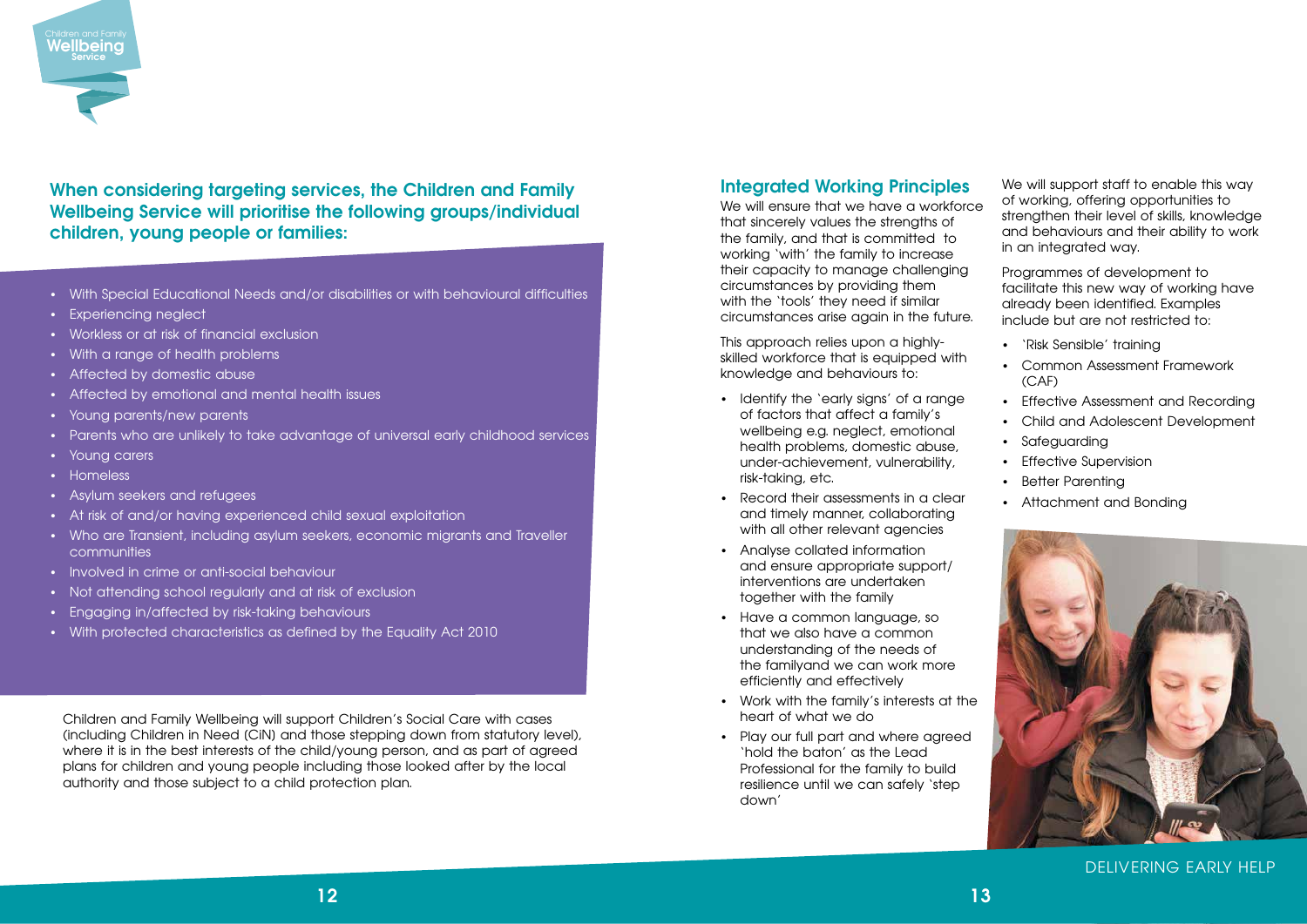For organisation and management purposes, front-facing service delivery will be structured around five areas which will form the service delivery footprints for the Children and Family Wellbeing Service. The service delivery footprints are:

- Lancaster, Fylde and Wyre
- Preston
- Chorley, South Ribble and West Lancashire
- Hyndburn, Ribble Valley and Rossendale
- Burnley and Pendle

We will be based within centres in the heart of the community where a range of Early Help services can be accessed, such as Police, Lancashire Fire and Rescue and Health, as we embed integrated working with key partners delivering across the life course.

These service delivery footprints are configured appropriately with other key operating frameworks such as Health Economies/CCGs, Children's Partnership/Health and Wellbeing Boards. This provides some level



of future-proofing around planning alignment as well as operating efficiencies.

Making improvements in the integrated delivery of universal and targeted services is critical in ensuring that it is easier for children, young people and families to access the support they need, and where appropriate we will integrate our collective resources within our centres. This will require new and innovative ways of working, making more effective use of our shared resources and improving information sharing.

DELIVERING EARLY HELP



lces i.e. schools, health visitors and

sional from appropriate agency, targeted

# Pan - Lancashire Continuum of Need

**Level After Children. Single** assessment. Lead Professional is a social care professional.

The CON and Thresholds Guidance sets out the levels of need and risk experienced by children, young people and families in Lancashire. It highlights and supports the emphasis on both assessment and planning when working with a family to ensure there is a clear understanding of levels of need and risk in order to offer the most appropriate level of support to a family.



#### Information Sharing

Go straight to Level 4 as soon as risk of significant harm is suspected Go straight to Level 4 as soon as risk of significant harm is suspected

If in doubt, consult with agency safeguarding leads, or the Duty Social Worker in your area: Lancashire 0300 123 6720; Blackpool 01253 477299; Blackburn with Darwen 01254 666400

#### **The CON and Thresholds Guidance offers multi-agency practitioners a common language and understanding to identify and describe levels of need and risk.**

| Level 1 Needs met by universal servic<br>school nurses                        |
|-------------------------------------------------------------------------------|
| <b>Level 2</b> CAF assessment, Lead Profess<br>support at an Early Help level |
| Level 3 Section 17- Child In Need. Sin<br>social care professional            |
| <b>Level 4</b> Section 47- Child Protection of                                |

**Level 3** Section 17- Child In Need. Single assessment. Lead Professional is a

#### **Lancashire's Continuum of Need (CON) and Thresholds Guidance**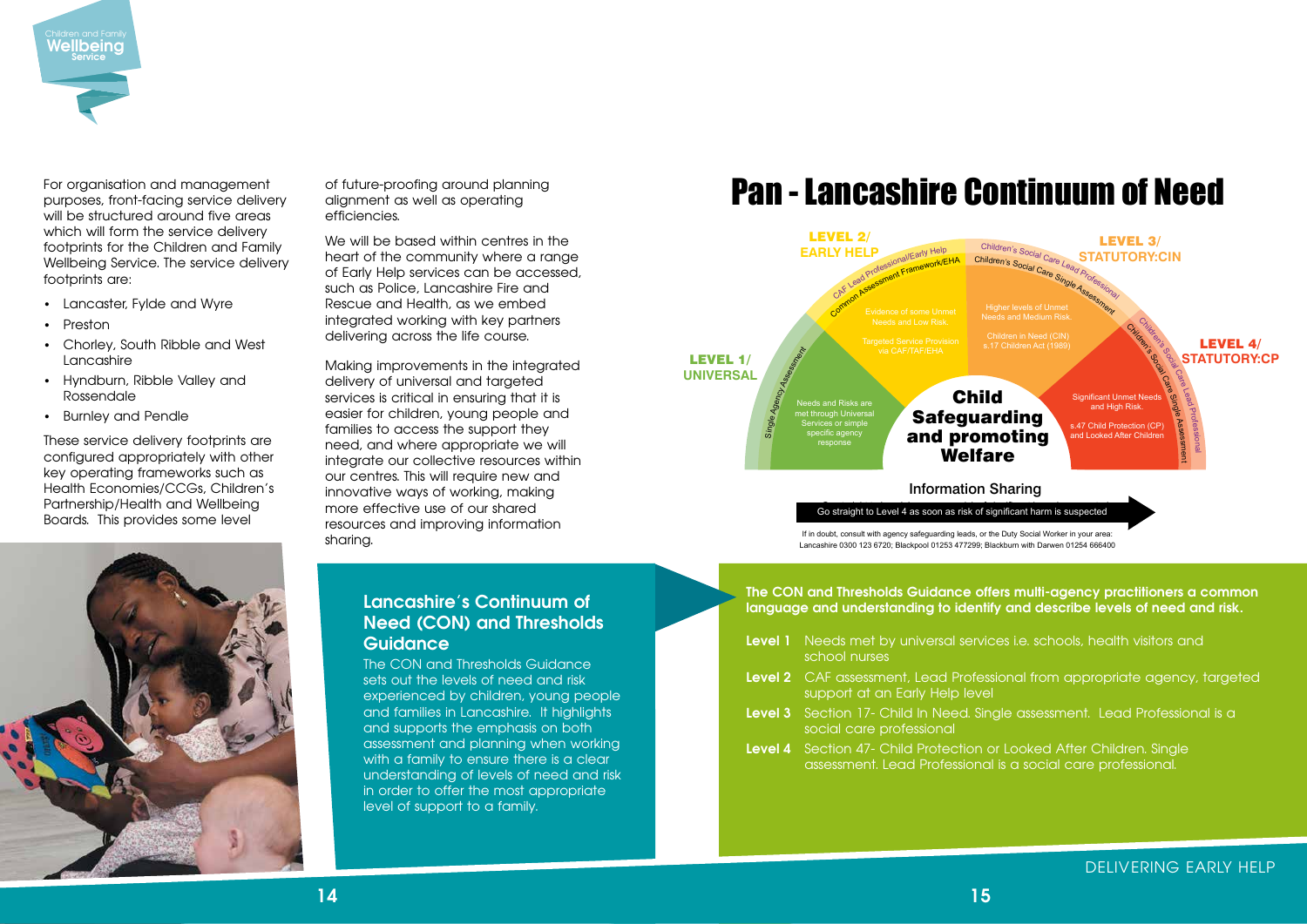### **Common Assessment Framework (CAF)**

The CAF is a multi-agency assessment and planning tool, designed for use with children, young people and their families, including unborn babies, by any practitioner working with a family. In Lancashire the CAF is a Family CAF which is undertaken, with consent, when unmet needs and risk are identified at Level 2 on the Continuum of Need (CON). The CAF assessment is undertaken utilising the Lancashire CON and Thresholds Guidance.

The CAF looks at the family's strengths, needs and risk and focuses on empowering families by working alongside them to build resilience

and reduce dependency. It enables agencies to follow the child's journey and enhances ongoing and effective communication between agencies and the family. It facilitates partners to work together in a Team around the Family (TAF) and identifies a Lead Professional (LP) to ensure a coordinated and joined-up approach. It enables practitioners to work alongside families, by 'working with' and not 'doing to'.

The Children and Family Wellbeing Service's work with families is underpinned by the CAF which follows the principles of one family, one worker, and one plan, to achieve the best outcomes for children, young people and their families.

#### **The Risk Sensible Approach**

The Risk Sensible model sets out a way in which practitioners work with families to identify and manage need and risk at an appropriate level and to ensure children and young people are safeguarded against significant harm. It challenges the culture of working in a risk-averse way and provides a framework to address this that supports assessment, analysis and management of risk.

The model provides a common language amongst practitioners to talk about risk, introducing High Risk Indicators and Underlying Risk Factors as a core part of the model. The model focuses on the following areas:

**Risk Assessment:** The collection of information about children and families by clinical and factual means. This is completed through the process of enquiry, observation and communication with others.

**Risk Analysis:** Making sense of the data the process of evaluating the impact of the child's exposure to the risk of harm and taking account of individual/family strengths and agency services that could reduce the likelihood of future harm.

**Risk Management:** The statement of SMART plans and the allocation of responsibilities for translating the outcomes of risk assessments and analysis into practical measures to reduce risk.

DELIVERING EARLY HELP



# **How the Risk Sensible Model Works**

**What has happened to this child/young person?** (Presenting information)

**What kind of parenting produced this outcome?**

(Working hypothesis – because of domestic abuse/alcohol misuse/ mental ill-health/toxic care giving)

> **Ability to change** (Where are the carers in the change continuum?)

# **Risk management**

(The development of SMART, outcome-focused, child/young person-centred plans)

**Check out hypothesis against known information Talk to child/young person/parent** (Clinical assessment)

**Look at histories. Talk to other agencies about parents' current and past functioning**

(Actuarial assessments)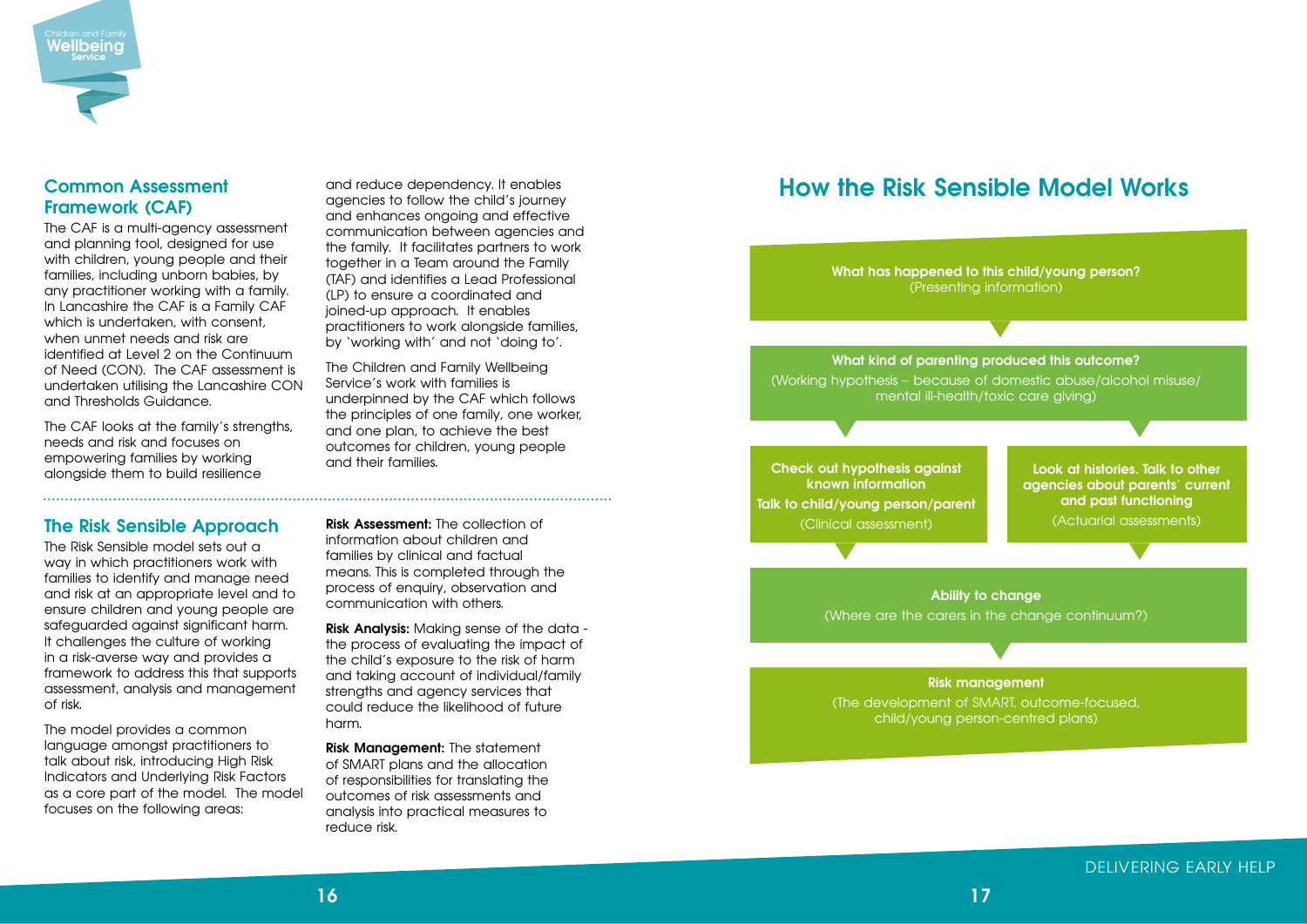# **Outcomes Framework**

We are continuing to prioritise our focus on a shift within the public service workforce towards delivering long-term sustainable outcomes with a shortterm response culture by developing and nurturing qualities in our staff such as perseverance, resilience and innovation. We aim to enable them to focus on strengthening the capacity and capability of our most vulnerable families.

This enables us to identify as early as possible when vulnerable children, young people or families would benefit from targeted support, long before issues become a problem, working with them to ensure that support offered is:

- **• Right for them**
- **• Offered in the right place**
- **• Delivered at the right time**



It also demonstrates Lancashire's commitment to developing sustainable provision that can build flexibility and resilience across our workforce which is well evidenced and evaluated (including cost benefits) and is able to stand up to scrutiny.

A multi-agency Outcomes Framework has been developed which provides robust measurements to monitor and evaluate the support we offer to families. This also enables us to identify both a strategic and a management understanding of what interventions work to achieve a positive impact in a sustainable way.



#### DELIVERING EARLY HELP



**Our approach to casework is detailed in our service offer and specification. Our model of support for children, young people and families is underpinned by a robust assessment (CAF) and is delivered through a range of centres, in family homes and in community venues.** 

**Family Support work is targeted to reach families at Level 2 on the Lancashire Continuum of Need, and is based on a programme of interventions, identified in a SMART plan, over a 12 week period.** 

**All families who receive this support will have a named Lead Professional and this work follows the principles of one family, one worker and one plan.**

**Methodology**

**Children and Family Wellbeing Service**

**The service offer determines the level of group provision within each of our centres.** 

**We will deploy a variety of groupbased interventions to support parents, families, children and young people which target specific areas of need or vulnerabilities at an early stage. Group-based interventions may also be used to assist in de-escalation from Family Support interventions. This may include co-working with other agencies. Groupbased interventions will respond to local need across the Local Authority District areas. Some group work will be effective in discharging our statutory universal** 

**responsibilities. Outreach and Detached work is a methodology used in both one-to-one and group work by CFW. Workers will use a centre as their base of operations whilst their delivery to children, young people and their families will be away from the centre within deprived neighbourhoods/outlying areas/rural communities/ anti-social behaviour hotspots etc. This work is designed to provide a contained programme of support into communities not easily served by the geographical placement of a centre and may include use of CFW vehicles or be based in other partners' venues. There will be proportionate use of outreach work as defined by the needs of children, young people and families, to enable suitable access to services and facilitate excellent reach.**

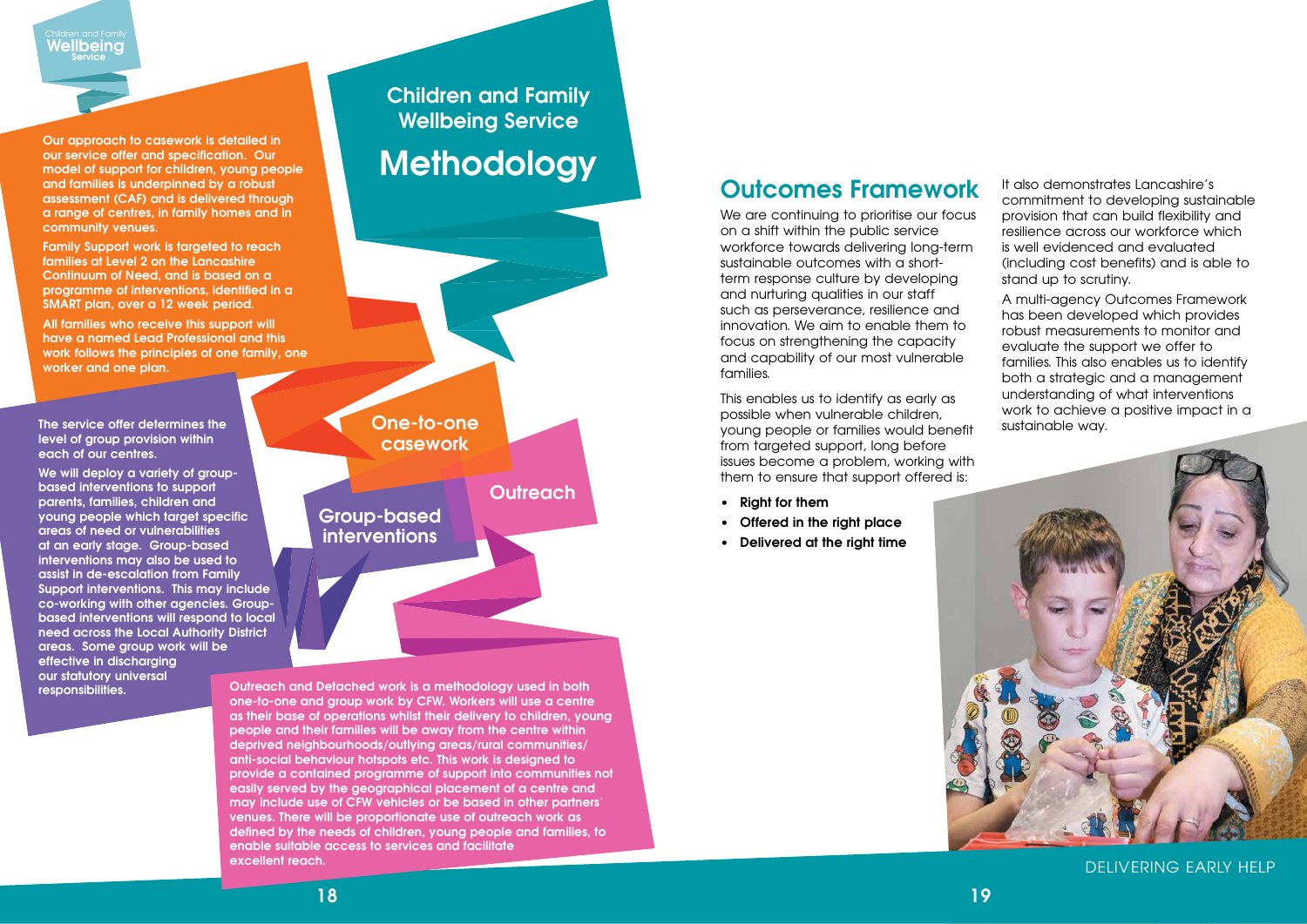These outcomes are strategically aligned with Lancashire's commitment to the Marmot principles (Fair Society, Healthy Lives, 2010). They also incorporate our responsibilities in responding to the requirements of the national Troubled Families programme.

#### **Performance Framework**

Performance monitoring is a key element of our approach and we will continue to use outcomes-based performance management information to evaluate and inform the design and delivery of our Early Help offer.

Performance monitoring will include detailed analysis of the presenting needs and contributing factors attributed to children, young people and families aligned to Lancashire's Continuum of Need.





nancial investment ety of roles and experience om locality-based neighbourhood centres

support to families Ipport delivered in community-based settings

Performance-manage and monitor m Sianificant and sustained change Resilience and sustainability

| <b>Outcome 1</b>                                                                                                             | <b>Outcome 2</b>                                                                                                                                                                                                                                                                                                               | <b>Outcome 3</b>                                                                                                                                                                                                                 | <b>Outcome 4</b>                                                                                                                                                                                                   | Outcome 5                                                                                                                                                                                                                                 |
|------------------------------------------------------------------------------------------------------------------------------|--------------------------------------------------------------------------------------------------------------------------------------------------------------------------------------------------------------------------------------------------------------------------------------------------------------------------------|----------------------------------------------------------------------------------------------------------------------------------------------------------------------------------------------------------------------------------|--------------------------------------------------------------------------------------------------------------------------------------------------------------------------------------------------------------------|-------------------------------------------------------------------------------------------------------------------------------------------------------------------------------------------------------------------------------------------|
| Children and<br>young people<br>are safe and<br>protected from<br>harm<br>(Children & Young<br>People's Plan<br>Objective 1) | Children,<br>young people<br>and families<br>are resilient,<br>aspirational<br>and have the<br>knowledge,<br>capability and<br>capacity to deal<br>with wider factors<br>which affect<br>their health<br>and wellbeing,<br>life chances<br>and economic<br>wellbeing<br>(Children & Young<br>People's Plan<br>Objectives 2, 3) | Children, young<br>people and<br>families are<br>helped to live<br>healthy lifestyles,<br>engage in<br>positive social<br>activities and<br>make healthy<br>choices<br>(Children & Young<br>People's Plan<br>Objectives 2, 4, 5) | Children, young<br>people and<br>families' health is<br>protected from<br>major incidents<br>and other threats<br>whilst reducing<br>health inequalities<br>(Children & Young<br>People's Plan<br>Objectives 1, 4) | Targeting<br>those in more<br>disadvantaged<br>communities,<br>the number of<br>children, young<br>people and<br>families living with<br>preventable ill<br>health and dying<br>(Children & Young<br>People's Plan<br>Objectives 1, 3, 4) |
| Marmot                                                                                                                       | Marmot                                                                                                                                                                                                                                                                                                                         | Marmot                                                                                                                                                                                                                           | <b>Marmot</b>                                                                                                                                                                                                      | Marmot                                                                                                                                                                                                                                    |
| <b>Objectives</b><br>A, B, C, D, E, F                                                                                        | <b>Objectives</b><br>B, C, D                                                                                                                                                                                                                                                                                                   | Objectives<br>A, B, C                                                                                                                                                                                                            | Objectives<br>D, F                                                                                                                                                                                                 | <b>Objectives</b><br>A, C, D, E                                                                                                                                                                                                           |
| <b>TFU Criteria</b><br>1, 3, 5                                                                                               | <b>TFU Criteria</b><br>1, 2, 3, 4, 5, 6                                                                                                                                                                                                                                                                                        | <b>TFU Criteria</b><br>1, 2, 4, 5, 6                                                                                                                                                                                             | <b>TFU Criteria</b><br>1, 3, 5, 6                                                                                                                                                                                  | <b>TFU Criteria</b><br>4, 5, 6                                                                                                                                                                                                            |

#### **Marmot Objectives**

**A. Best start in life for children. B. Maximise your capabilities and have control over your life. C. Fair employment and good work for all. D. Healthy standard of living. E. Healthy and sustainable places and communities. F. Ill health prevention** 

- 1. Troubled Families Unit Criteria
- 2. Parents or children involved in crime or anti-social behaviour
- 3. Children who have not been attending school regularly
- 4. Children who need help: children of all ages, who need help, are identified as in need or are subject to a child protection plan
- 5. Adults out of work or at risk of financial exclusion or young people at risk of worklessness
- 6. Families affected by domestic violence and abuse
- 7. Parents or children with a range of health problems

Lancashire's Continuum of Need thresholds are embedded within the Performance Framework and support will be delivered appropriate to the assessed levels of need and risk of children, young people and families. The overarching outcome for all Early Help interventions is that children, young people and their families are equipped to develop protective factors which enable them to strengthen their resilience and build their capacity and capability to manage risks appropriately.

Performance will be monitored and measured in a transparent and effective way, through clear accountabilities within teams and strong supervision arrangements. Evidence of findings will be regularly reported through the governance arrangements and will also be collated to meet the requirements of any national and local inspections.

Lancashire's Children and Family Wellbeing Service reports on its outcomes and performance to the Children and Young People's 0 – 25yrs Programme Board and through a multi-agency governance structure, as well as reporting to Lancashire Safeguarding Children Board. This aligns with service delivery footprints at a county and local level. The governance role also responds to the national Troubled Families Unit programme for Lancashire.

The children centre's core offer 'Advisory Board' function, in line with statutory expectations, is aligned at a district level to ensure local accountability with the inclusion of local stakeholders including service users. The voice and influence of children, young people and parents is embedded within governance arrangements and strong links are maintained with appropriate networks and forums. This includes Lancashire Youth Council, Parent Forums etc.

| <b>INPUTS What we invest</b>                        | Significant fina<br>A wide variety<br>Delivered from |
|-----------------------------------------------------|------------------------------------------------------|
| <b>OUTPUTS What we deliver</b>                      | One-to-one su<br>Group sessions<br>Outreach supp     |
| <b>OUTCOMES What</b><br>difference have we<br>made? | <b>Short Term</b><br>Medium Term<br>Long Term        |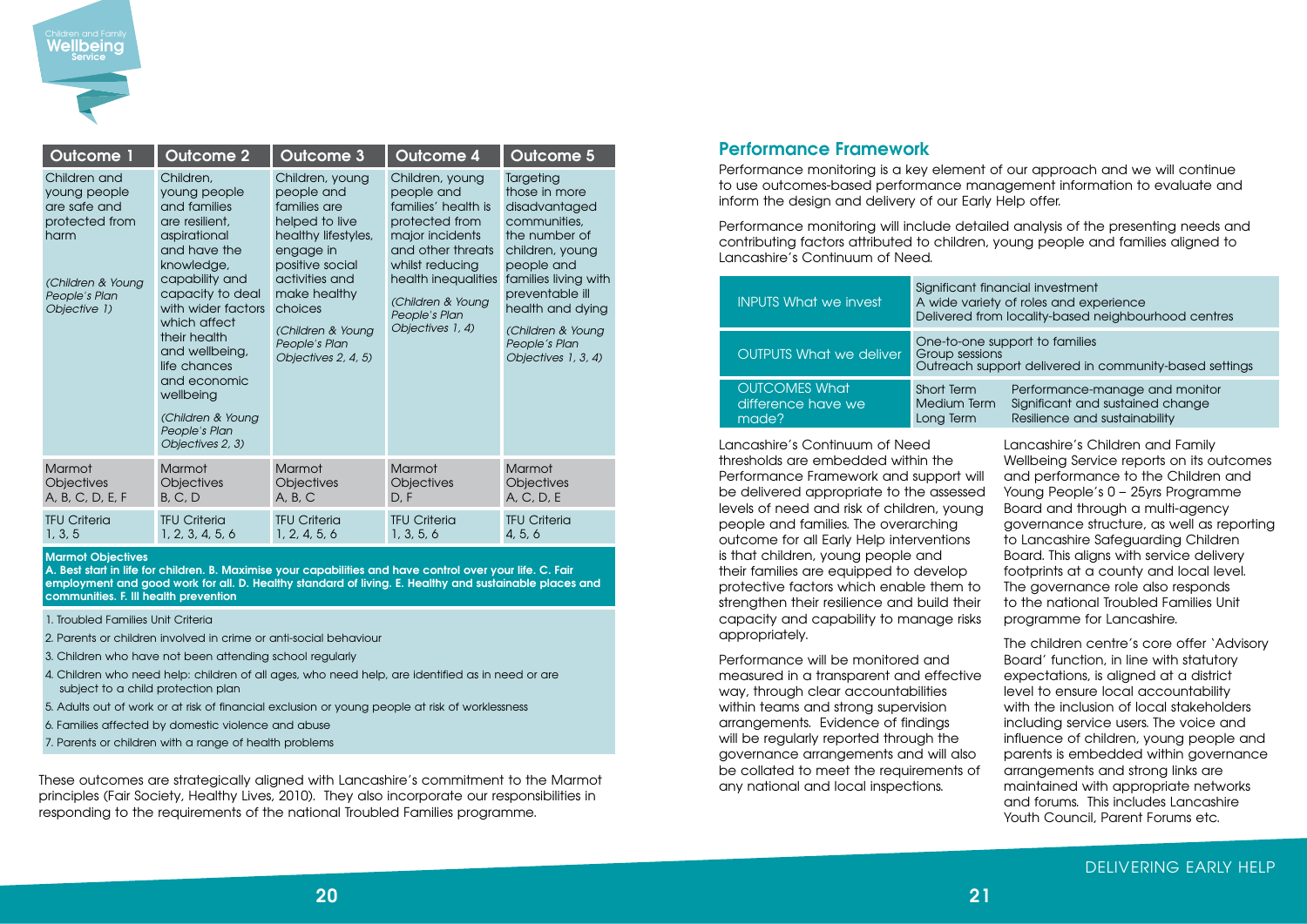Targeted Early Help (Level 2). If problems do emerge, identify them early and provide effective 'early help' services which address and provide support on the issues concerned (Level 2). Where problems have escalated and become more complex, provide more intensive, targeted support to help individuals and families make significant changes/ improvement in their lives, preventing their situation from worsening further to the point that they require specialist support or statutory intervention.

Statutory universal (Level 1). Help people to help themselves to maintain and improve their quality of life and prevent significant problems occurring, through the provision of a range of 'Universal' information and support. Children and Family<br>**Wellbeing** 

**Service**

| <b>IS</b> | 19-25yrs (SEND)                                                                   |
|-----------|-----------------------------------------------------------------------------------|
| ٠         | Poor parental mental health                                                       |
| ٠         | <b>Parental conflict</b>                                                          |
| ٠         | Behaviour and anger management<br>programmes                                      |
|           | activity programmes                                                               |
| $\bullet$ | Emotional Health & Wellbeing Support                                              |
| $\bullet$ | Targeted baby massage                                                             |
|           | behaviours                                                                        |
| $\bullet$ | Play sessions focusing on speech and<br>language, child development and           |
| $\bullet$ | NICU ward/postnatal ward support                                                  |
|           | Incredible Baby and Incredible Years<br>$(0-2, 3-7)$                              |
|           | baby clinics                                                                      |
| $\bullet$ | School Nursing Service, Health Visitor<br>Service and Midwifery drop-in and       |
| $\bullet$ | <b>Free Early Education entitlements</b>                                          |
|           | follow-ups                                                                        |
| $\bullet$ | Early notification process and live birth                                         |
| $\bullet$ | Beyond)<br>Two year-old check integrated reviews                                  |
| $\bullet$ | Antenatal support (Bump, Birth and                                                |
| $\bullet$ | Infant feeding support initiatives                                                |
| $\bullet$ | Dealing with problem debt                                                         |
|           | <b>Outcome Stars</b>                                                              |
| $\bullet$ | Common Assessment Framework/Team<br>around the Family/Lead Professional/          |
| $\bullet$ | Targeted group-based activity and<br>issue-based group work targeted<br>caseloads |
| $\bullet$ | Requests for support and allocations<br>process                                   |
| $\bullet$ | Surviving Teens programme                                                         |
|           | Freedom recovery programme toolkit)                                               |
| $\bullet$ | Domestic violence support (and                                                    |
| $\bullet$ | Strengthening families programmes                                                 |



## **20% + 80%**